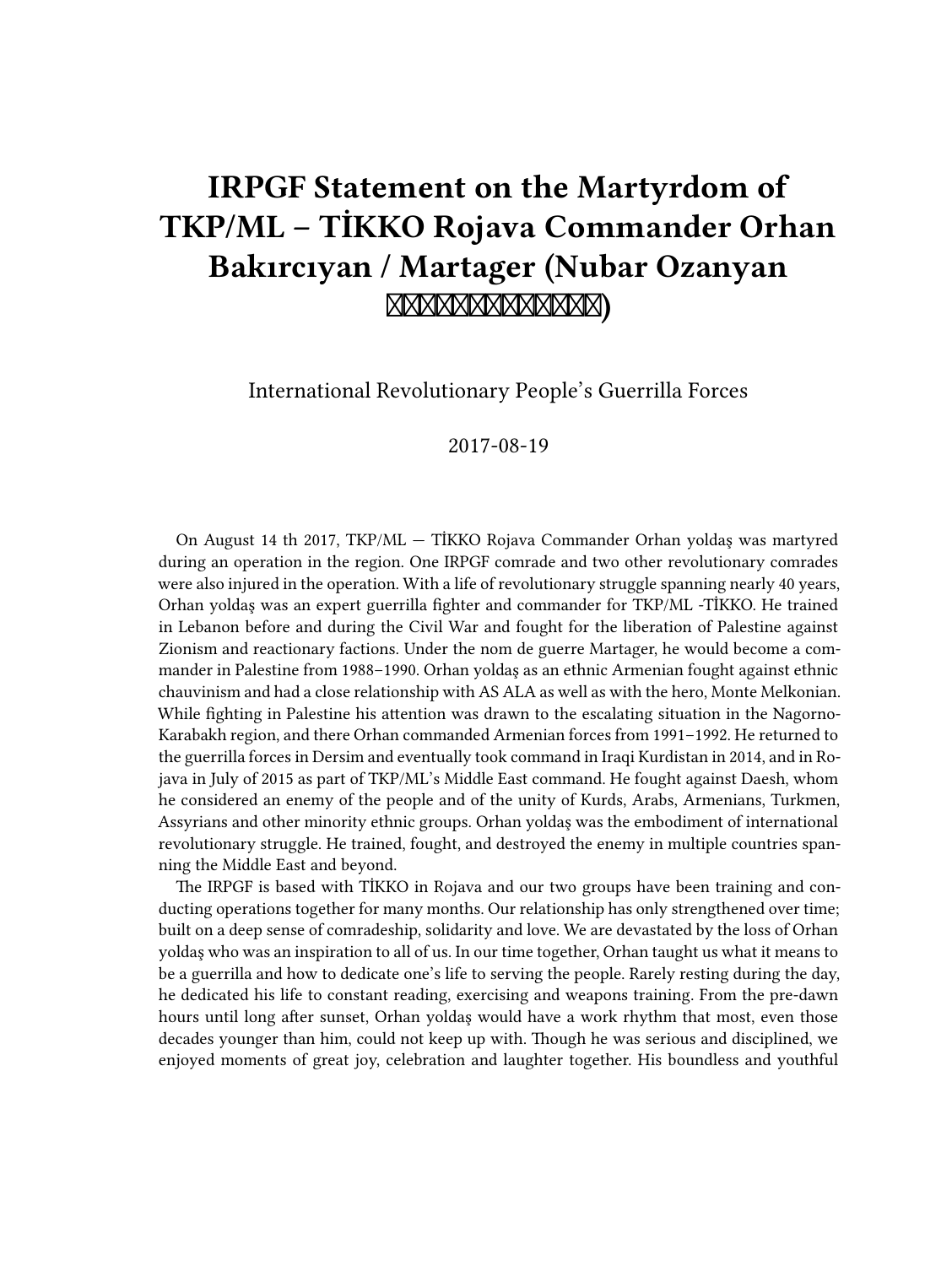energy was contagious and no doubt came from a deep devotion to the revolutionary struggle. He always remained humble and grounded, never trying to be more than a simple worker.

We marveled at his knowledge and life experiences. We learned from his immense sacrifice and selflessness towards all people. The poorest villager turned into his best friend, and he was loved by everyone who met him. We listened to his stories over Arabic coffee; about Palestine, Lebanon and the struggle of Armenians in the 20 th century. We shared such amazing and rich moments with Orhan yoldaş. Often heard saying, "It's the dialectic!", Orhan yoldaş would read and reread Mao's texts for over 40 years taking countless pages of meticulous notes that he would discuss every morning with other TİKKO comrades. He told us that everyday he was still learning new things from Chairman Mao. With us anarchists of the IRPGF, he would speak about our common ideological links, taking the time to read and engage with our texts and analysis. Ideologically, we were bonded as international revolutionaries, anti- imperialists and anti-fascists who sought to fight against the state, hierarchy and bureaucracy. He was dedicated to building long term ties between Maoists and anarchists which he felt was important for advancing the global revolutionary struggle.

Orhan yoldaş, through your life of struggle and revolutionary internationalism, you have opened up the way and showed us the path of the guerrilla. You will always be remembered as our teacher and as a student of the people. A man of little possessions, who gave everything he had to the people, we will remember you with your tattered book of Mao and your Kalashnikov always by your side. You will live on forever in our struggles as we continue to battle the systems, structures and forces you dedicated your entire life to defeating.

## ORHAN YOLDAŞ IS IMMORTAL AND LIVES ON IN THE REVOLUTIONARY STRUGGLE!

## LONG LIVE PROLETARIAN INTERNATIONALISM & THE UNITY OF ALL PEOPLE!

## VICTORY TO THE PEOPLE S ARMED STRUGGLE AND SELF-DEFENSE!

## VICTORY WILL BELONG TO THE OPPRESSED PEOPLES OF THE WORLD!

International Revolutionary People's Guerrilla Forces